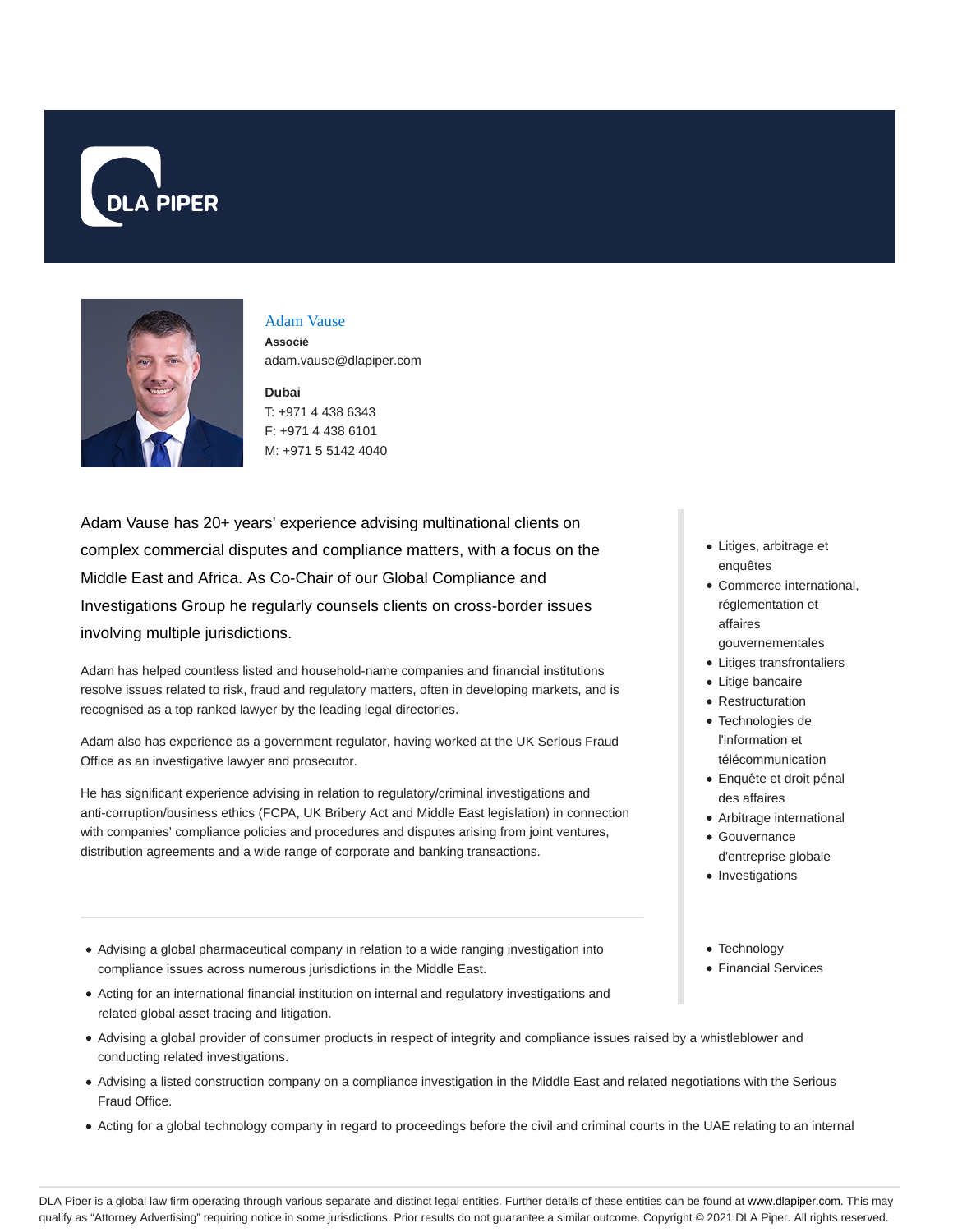fraud. This matter included obtaining attachment orders over sums in UAE bank accounts.

- Acting for a global pharmaceutical company in legal proceedings in the UAE regarding a dispute with its local distributor.
- Acting for a North American consulting company in DIFC-LCIA arbitration proceedings regarding a joint-venture dispute in the Middle East.
- Acting for a Swiss bank in relation to legal proceedings in the UAE and India regarding recovery of substantial sums lost due to a fraud.
- Advising an international information and communications technology company on an internal investigation regarding allegations of corruption and fraud within its Middle East operations.
- Advising an international bank in respect of an internal investigation concerning allegations of improper conduct and regulatory issues.

## DIPLÔMES

### **Barreau**

• Solicitor of the Senior Courts of England and Wales

#### Reconnaissance

- Adam has been ranked Tier 1 in Corporate Investigations by Chambers Global each year since 2015 and in Chambers Global 2021 commended for his anti-corruption and anti-bribery practice and advice on regulatory and compliance issues." A client noted "I always find him to be incredibly responsive, with an understanding of business issues well beyond the confines of his day-to-day practice, which makes him an excellent relationship partner and advocate."
- Adam has previously been described in Chambers Global as a "first rate lawyer", "incredibly responsive, very clear and concise in communication, and very pragmatic, "very calm and pleasant to work with; take that personality trait and combine it with his expertise, and it's a very comforting experience" and is "extremely well versed in different sectors, and has a good working relationship with local companies", "widely recognised for his expertise on contention work in Bahrain, in particular for representing financial institutions on cross-border disputes", "acclaimed for his broad experience locally and regionally", "very competent and very strong in investigations" with a "strong track record in regulatory mandates" and "a lawyer with significant experience and a clear cut approach" with "a track record of advising international companies in Bahrain and the wider region".
- Adam is ranked as a Leading Individual by Legal 500.
- Adam is also independently rated by Acritas Stars.
- Adam is Co-Chair of the firm's Global Investigations Group.
- Adam Vause is commended for his anti-corruption and anti-bribery practice. He frequently advises clients on regulatory issues as well as internal compliance policies. His experience as a former UK SFO prosecutor provides him an unique understanding of the UK Bribery Act and fraud matters.
- Adam Vause co-chairs the global investigations group at DLA Piper from his base in Dubai. He is widely commended for this Middle East anti-corruption and anti-bribery practice. He frequently advises clients on regulatory issues as well as internal compliance policies. His experience as a former UK SFO prosecutor provides him a unique understanding of the UK Bribery Act and related fraud matters. "Adam Vause is pragmatic and practical in his approach to investigations." Adam Vause's knowledge of the risks and particularities of the region is exceptional. He is very hand-on, practical and easy to talk to." Chambers Global 2022

## Éducation

- University of Nottingham, BA (Hons) Law, 1995
- The College of Law, Legal Practice Course, 1996

## Adhésions

Registered DIFC Courts' Practitioner